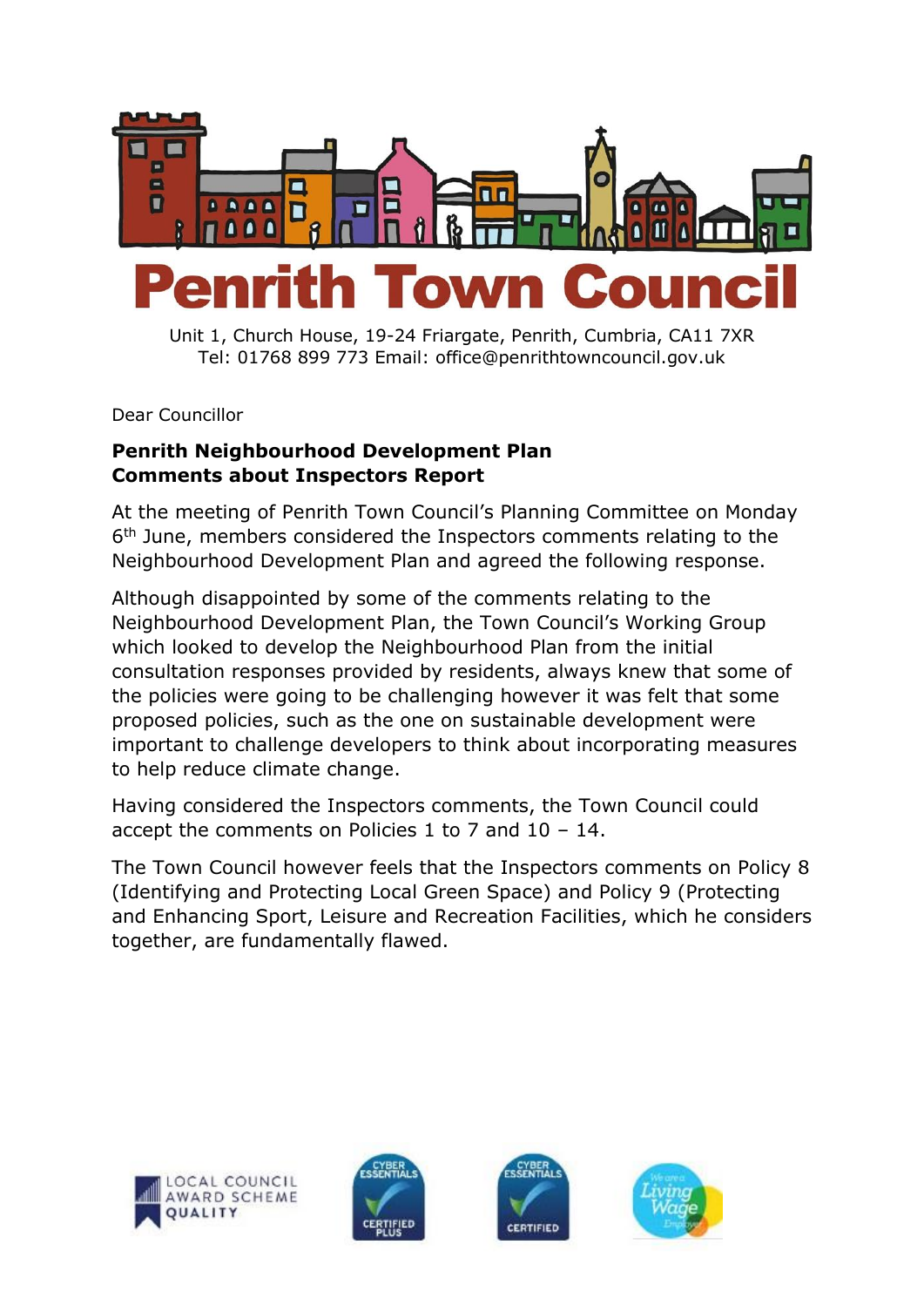In his report in Para 93 he states that 'it appears to him that the Town Council had chosen to identify local green space not based on the relative importance of the spaces to the local community but on whether the spaces are used for passive or active leisure pursuits, he goes on to say in para 95 that he is not sure we demonstrated that the community placed greater value on the protection of undeveloped informal open space eg around Macadam Way housing Estate that it would on say protecting the grounds of Penrith Cricket Club.

Para 102b in the NPPF states b) demonstrably special to a local community and holds a particular local significance, for example because of its beauty, historic significance, **recreational value (including as a playing field)** tranquillity or richness of its wildlife.

All the sites that we included within these policies were put forward by residents in close proximity to them and assessed in Appendix 8. The residents adjoining these sites, should you ask them again, would be adamant that to them these green spaces were as important as the Cricket Club. When asked to state how they were important we specified how the community used them for recreational value – this was their importance. Just as the cricket pitch is important to those who play cricket, these additional places were as equally important to residents, we don't believe we are stating that one or the other is of greater importance. We were just trying to ensure all respondents views were incorporated and the importance of these areas to them were included. Castle Park is for more formal recreation but many of these spaces allow residents to step out of their doors and use them informally for; play, kicking a ball about, walking dogs, taking a stroll, sitting, and meeting friends and in some areas tending to plants and creating small gardening areas. Over the last two years especially these spaces, some relatively small, have become Penrith's 'green lungs' and people have stated how they have benefited their physical and mental health.

When Penrith Town Council responded to the Inspector's consultation on the Beacon Hill Policy, we said that we would much rather that Beacon Hill was removed from the list of green spaces along with other areas already classed as COM2 in the ELP, with the remaining areas retained in policies for protecting local green space and protecting and enhancing sport, leisure and recreation facilities. This is still something that the Town Council would like to see retained within the NDP to respect the wishes of residents who put them forward and who explained passionately during the consultations why these spaces were important.







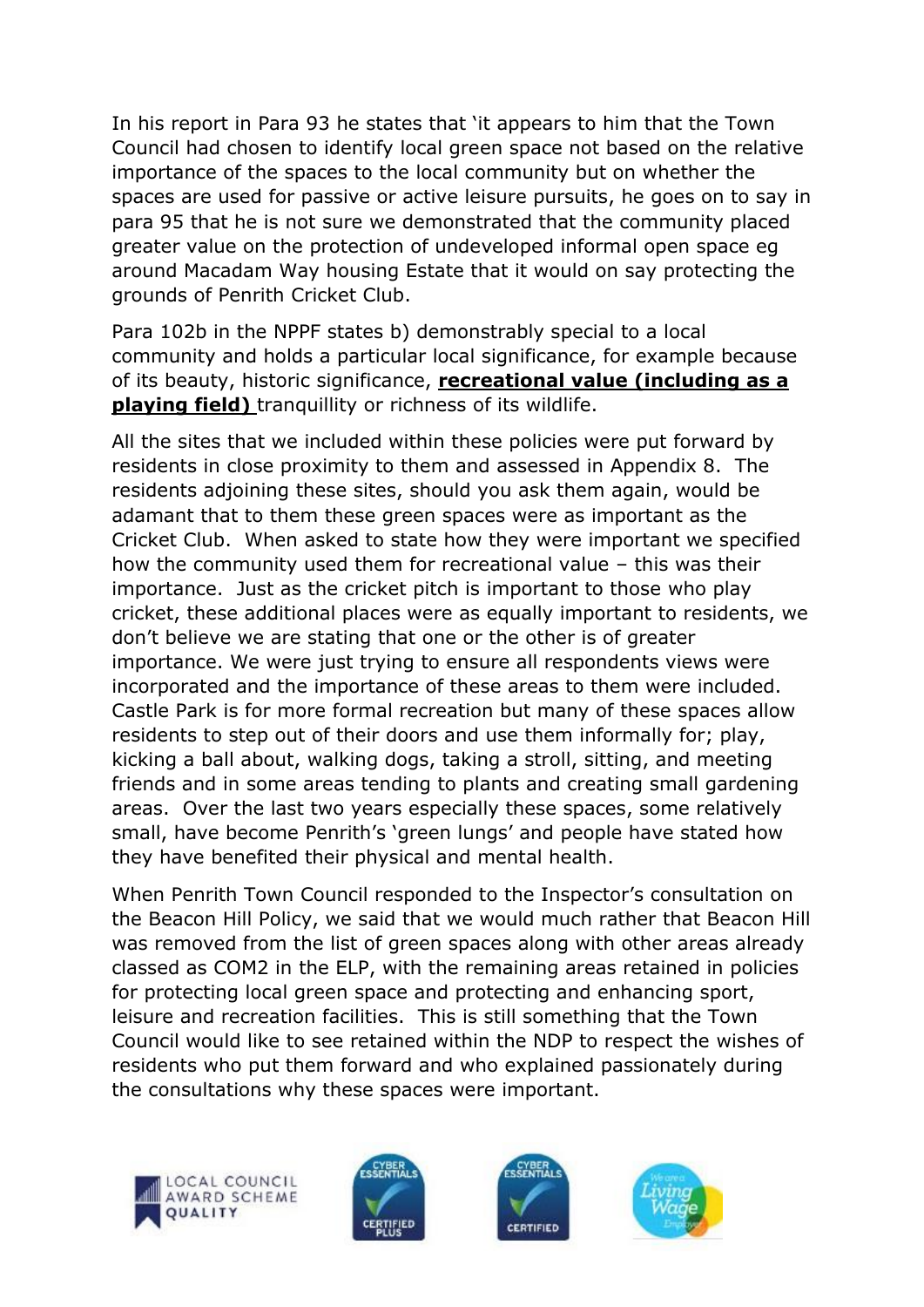It is not felt that the COM2 of the Eden Local Plan affords these areas of open space adequate protection. COM2 of the Eden Local Plan states

'Development proposals that result in the loss of open space, sport, leisure, allotments, recreational and cultural facilities will not be permitted. The exception to this will be where the benefits of the development outweigh the loss. Proposals must satisfy each of the following criteria:

- There is a strong social or economic justification for the development.
- There is no longer a need for the facility in the area, or if a need remains, alternative provision will be provided nearby.

Any replacement facility must provide an equivalent or greater net benefit to the community, in terms of quality, availability and accessibility of open space or recreational opportunities.

Where development of a small area of the site would enable investment to improve the rest of the site this may be taken into account as a circumstance under which benefits may outweigh the loss of a site or facility.'

Each of these areas were justified within Appendix 8 of the Neighbourhood Development Plan and are important due to their close proximity to the houses and residents that use them in a variety of ways. Replacement facilities outside these areas would not benefit the communities that currently use them.

Penrith Town Council strongly requests Eden District Council to re-consult on these areas.

| C <sub>2</sub> | Land between rugby pitches and houses on Carleton Road                   |
|----------------|--------------------------------------------------------------------------|
| PE8            | The additional bit of land missed between Brentfield Way and Meadowcroft |
| <b>PN18</b>    | Field on Beacon Edge next to field already allocated under COM2          |
| <b>PN24</b>    | Fell Lane Pinfold                                                        |
| <b>PN27</b>    | Cockell House Gardens / Drovers Lane                                     |
| <b>PN28</b>    | Cockell House Gardens / Macadam Gardens                                  |
| <b>PN29</b>    | Voreda Park Central Space                                                |
| <b>PN30</b>    | Head of Macadam Way                                                      |
| <b>PN31</b>    | Pembroke Place                                                           |
| <b>PN32</b>    | Land in Voreda Park                                                      |

A revised Policy 8 would therefore include:







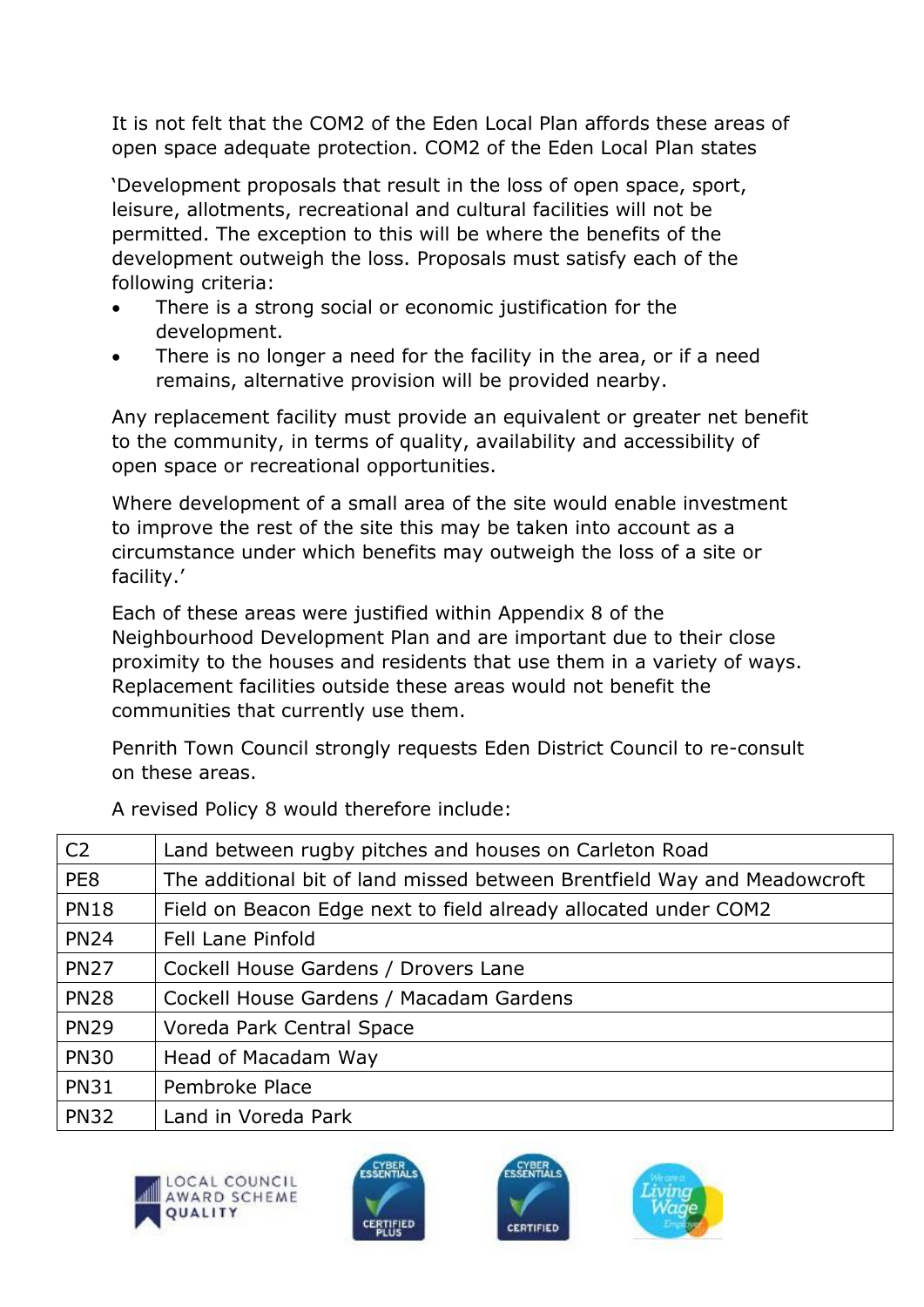| <b>PN33</b> | <b>Plimsoll Close</b>                                   |
|-------------|---------------------------------------------------------|
| <b>PN34</b> | Cambridge Drive                                         |
| <b>PN36</b> | St Catherine's Churchyard                               |
| <b>PN40</b> | <b>Coronation Gardens</b>                               |
| <b>PN42</b> | Bowscar                                                 |
| <b>PN43</b> | Friends Meeting House Allotment Gardens                 |
| <b>PW45</b> | Nichol Hill Nature Reserve                              |
| <b>PW48</b> | <b>Brunswick Square Gardens</b>                         |
| <b>PP66</b> | Thacka Glen (the half not already protected under Com2) |
| <b>PP67</b> | Pategill Back Field                                     |
| <b>PP70</b> | Open space to the south of Eden Housing Association     |
| <b>PP71</b> | Open space to the north of Eden Housing Association     |
| <b>PP72</b> | Open space to the north of Greengarth site              |

A revised policy 9 would include:

| C1             | Carleton Heights Play Area (the remaining part not already covered by COM2                                                                                   |
|----------------|--------------------------------------------------------------------------------------------------------------------------------------------------------------|
| C <sub>2</sub> | Part of C2 (field between Rugby pitches and houses on Carleton Rd)                                                                                           |
| C <sub>4</sub> | Hunter Hall School Playing Field                                                                                                                             |
| C <sub>5</sub> | Frenchfield Sports Centre including Penrith Football Club                                                                                                    |
| <b>PE11</b>    | Beaconside School Playing Field                                                                                                                              |
| <b>PN19</b>    | Penrith Golf Course (the early holes not coved in COM2)                                                                                                      |
| <b>PN22</b>    | St Catherine's School Field                                                                                                                                  |
| <b>PN41</b>    | Bowscar Play Area                                                                                                                                            |
| <b>PS54</b>    | The Crescent Playing Fields                                                                                                                                  |
| <b>PS55</b>    | In part – Ullswater CC Playing Fields (the are to the south is already<br>designated in COM2 the field between the cricket ground and Bridge Lane is<br>not) |
| <b>PS59</b>    | North Lakes School Playing Field                                                                                                                             |
| <b>PS60</b>    | Land between Wetheriggs Lane and Astroturf at Leisure Centre                                                                                                 |
| <b>PS62</b>    | QEGS Playing Field (part already designated under COM2)                                                                                                      |
| <b>PW51</b>    | Castletown Recreation area (some already designated)                                                                                                         |
|                | The car park of Penrith Leisure Centre to ensure it can be used (the LC is<br>already designated under COM2)                                                 |